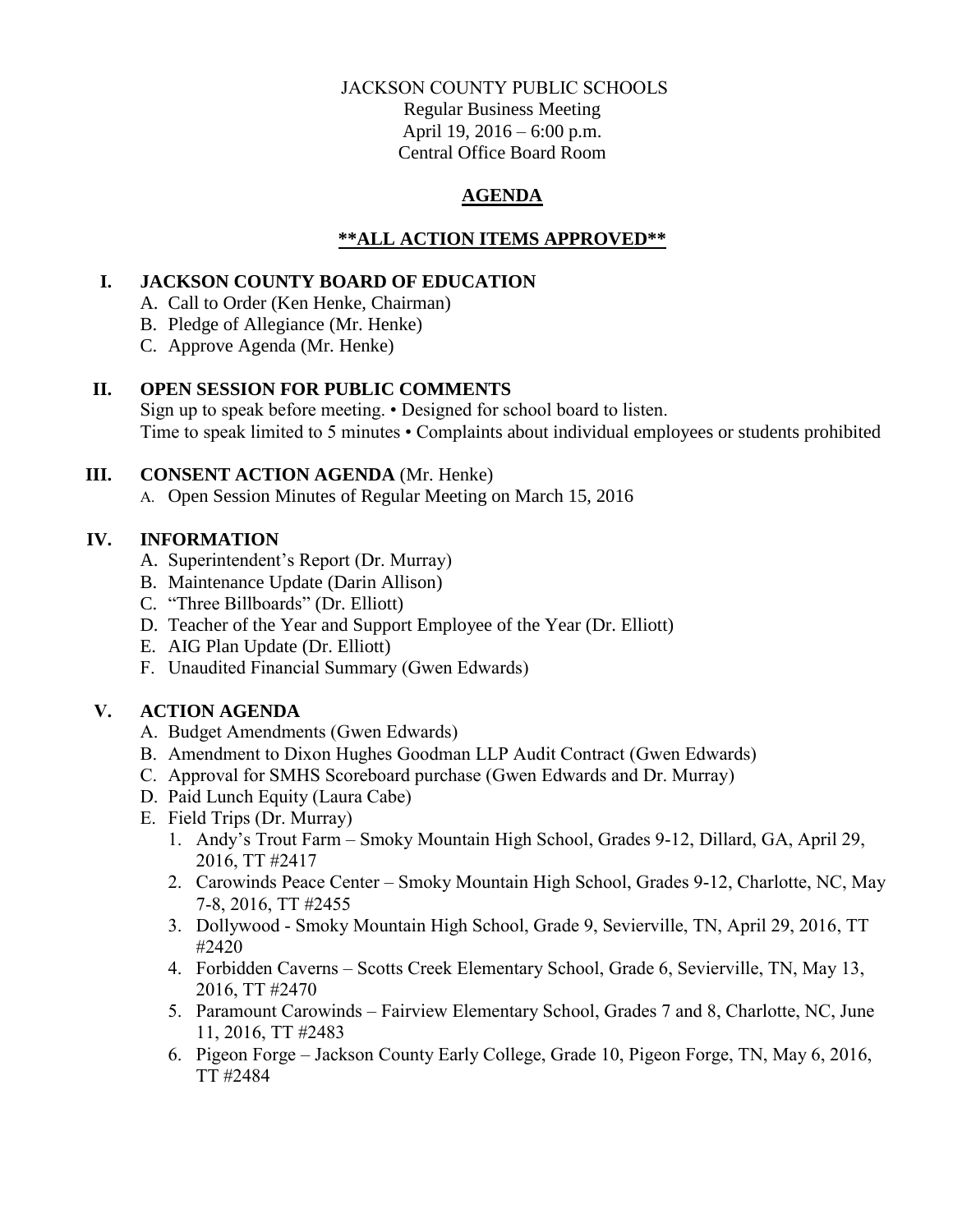**VI. CLOSED SESSION – Pursuant to G.S. 143.318.11 for the following purposes: under subsection; (a) (1) to prevent the disclosure of privileged or confidential personnel information pursuant to G.S. 115C-319-321 and (a) (3) to discuss matters protected by the attorney-client privilege.**

## **VII. PERSONNEL ACTION AGENDA**

### **Employee Recommendations:**

- 1. Brookshire, Christopher Activity and Field Trip Bus Driver, Smoky Mountain High School
- 2. Broom, Anita Summer Bus Custodian, Bus Garage
- 3. Buchanan, Teresa Summer Bus Custodian, Bus Garage
- 4. DeBord, April Activity and Substitute School Bus Driver, Smoky Mountain High School
- 5. Downing, Leah LEAP Tutor, Cullowhee United Methodist Church
- 6. Graning, Evelyn –Activity and Substitute Bus Driver, Scotts Creek Elementary School
- 7. Hagan, Emily LEAP Tutor, Cullowhee United Methodist Church
- 8. Mathis, Stephanie School Nutrition Assistant, Fairview Elementary School
- 9. Nicholson, Travis Activity and School Bus Driver, Scotts Creek Elementary School
- 10. Orr, Seth Activity and Field Trip Bus Driver, Cullowhee Valley Elementary School
- 11. Plush, Laura Tutor, Blue Ridge School
- 12. Pruitt, William Activity and Substitute School Bus Driver, Smokey Mountain Elementary School
- 13. Radford, Charles Activity and Substitute School Bus Driver, Smoky Mountain High School
- 14. Rivas, Esther LEAP Tutor, Cullowhee United Methodist Church
- 15. Sartain Jr., Michael Activity and Field Trip Bus Driver, Smoky Mountain High School
- 16. Schwalm, Angela Temporary EC Teacher Assistant, Fairview Elementary School
- 17. Shephard, Vaudie School Nutrition Assistant, Fairview Elementary School
- 18. Shearin, Jessica Tutor, Scotts Creek Elementary School
- 19. Speckhardt, Brent Principal, Blue Ridge Early College
- 20. Walker, Sherry Temporary Part Time Custodian, Smoky Mountain High School

# **Employee Resignations:**

- 1. Blanton, Samantha Teacher, Smoky Mountain High School
- 2. Buchanan, Derek Maintenance, Central Office
- 3. Coggins, Jeff Maintenance, Central Office
- 4. Danner, Connie Teacher Assistant, Smoky Mountain High School
- 5. Morgan, Sylvia Teacher Assistant, Cullowhee Valley Elementary School
- 6. Nance, Kelsie After School Assistant, Scotts Creek Elementary School
- 7. Reavis, Chelsea Bus Driver, Smokey Mountain Elementary School
- 8. Todd, Judy School Nutrition Assistant, Fairview Elementary School
- 9. Young, Kayleigh, Bus Driver, Cullowhee Valley Elementary School

### **Employee Retirements:**

1. Wittekind, Rachel – School Nurse, Blue Ridge School, Blue Ridge Early College, Cullowhee Valley Elementary School, and Fairview Elementary School

### **Non-Staff Coach Recommendations:**